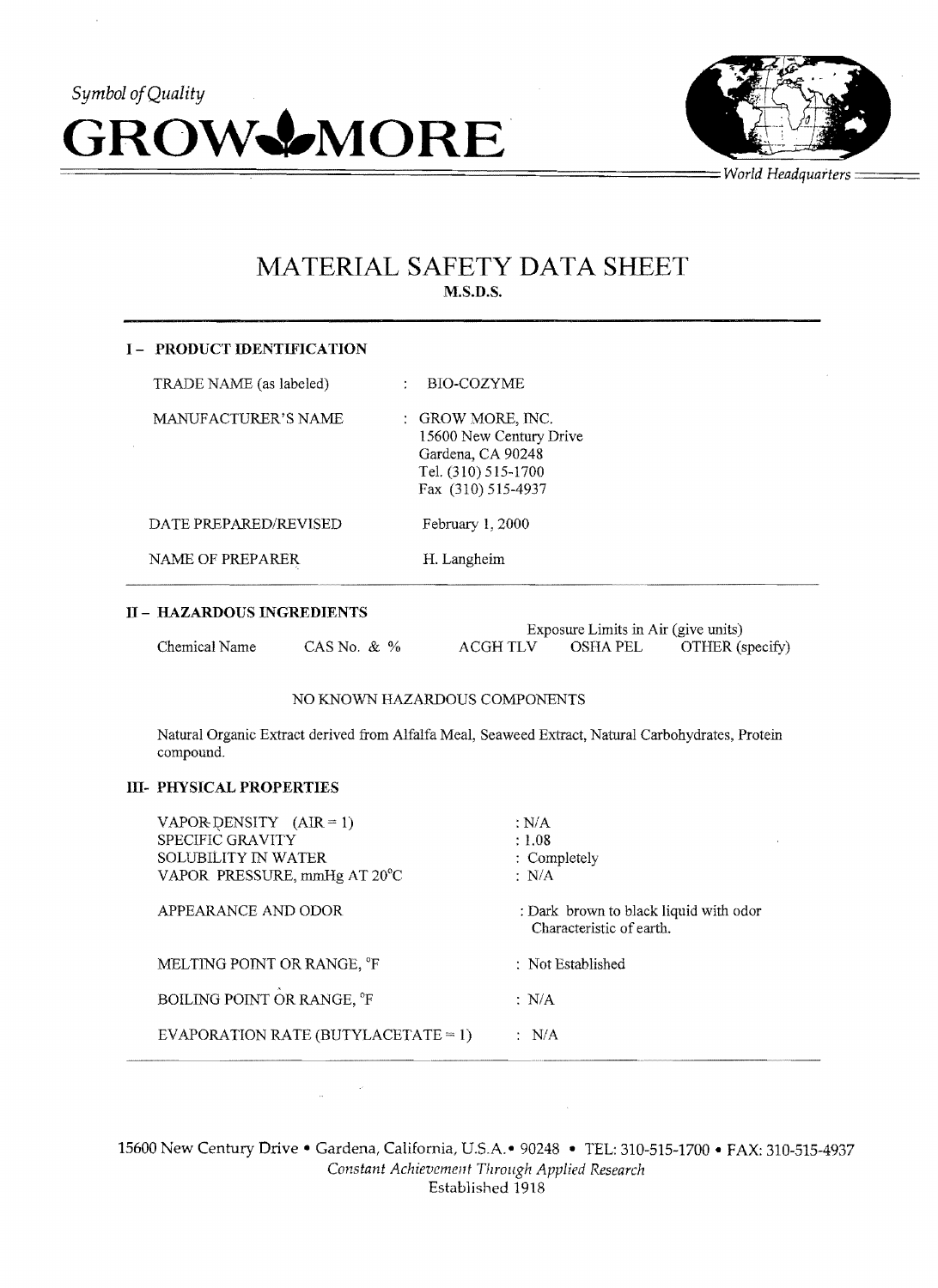# **GROWJ,MORE**

 $\mathcal{L}$ 

MSDS FOR G.M. BIO-COZYME Page -2-MSDS FOR G.M. BIO-COZYME<br>
Page -2-

| FLASH POINT. <sup>o</sup> F (Give Method)<br>AUTO IGNITION TEMPERATURE. °F | N/A<br>N/A                     |                                         |
|----------------------------------------------------------------------------|--------------------------------|-----------------------------------------|
| FLAMMABLE LIMITS IN AIR. (Vol. %)                                          | : N/A                          | Lower $(LRL): N/A$<br>Upper (UEL) : N/A |
| FIRE EXTINGUISHING MATERIALS<br>$X$ water spray<br>foam                    | carbon dioxide<br>dry chemical | other                                   |

SPECIAL FIREFIGHTING PROCEDURE: NONE

UNUSUAL FIRE & EXPLOSION HAZARDS: NONE

## **V-HEALTH HAZARD INFORMATION**

SYMPTOMS OF OVEREXPOSURE FOR EACH POTENTIAL ROUTE OF EXPOSURE:

| INHALED               | $\therefore$ None known at this time.   |
|-----------------------|-----------------------------------------|
| CONTACT WITH EYES     | : Possible irritation of eyes and skin. |
| ABSORBED THROUGH SKIN | : Possible irritation                   |
| <b>SWALLOWED</b>      | : Possible dizziness and vomiting.      |
|                       |                                         |

#### **FIRST AID (EMERGENCY) PROCEDURES:**

| EYE CONTACT         | : Flush with large amounts of water for at least 15 minutes. |
|---------------------|--------------------------------------------------------------|
| <b>SKIN CONTACT</b> | : Flush with water for at least $15$ minutes.                |
| <b>INHALED</b>      | $\therefore$ Remove to fresh air.                            |
| <b>SWALLOWED</b>    | : Seek immediate medical attention                           |

### **SUSPECTED CANCER AGENT'!**

 $\underline{x}$  No. This product's ingredients are not found in the list below.

Yes. FEDERAL OSHA \_\_\_\_\_\_\_ NTP \_\_\_\_\_\_ IARC \_\_\_\_\_

(California employers using CAL-OSHA regulated carcinogens, must register wit h CAL-OSHA. The CAL-OSHA and Federal OSHA carcinogen lists are similar).

 $\ddot{\mathbf{r}}$